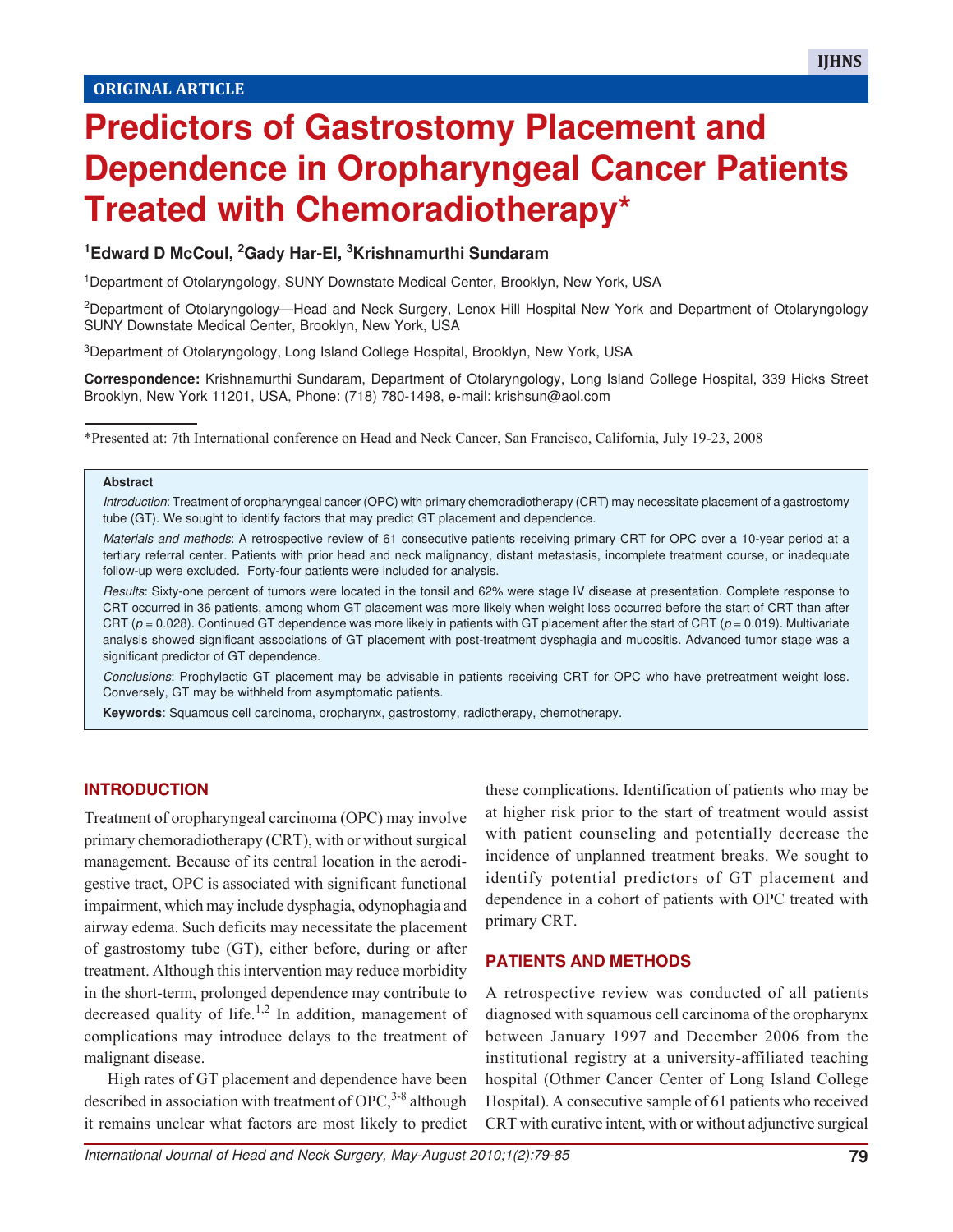**Table 1:** Patient characteristics (N = 44)

| <b>Characteristic</b>            | $No$ $(\%)$ |
|----------------------------------|-------------|
| Sex                              |             |
| Male                             | 34 (77.3)   |
| Female                           | 10(22.7)    |
| Race                             |             |
| White                            | 16(36.7)    |
| Black                            | 21 (47.7)   |
| Hispanic                         | 7(15.9)     |
| Age                              |             |
| Mean (SD)                        | 60.7(9.0)   |
| Range                            | 42, 83      |
| Subsite                          |             |
| Base of tongue                   | 9(20.5)     |
| Tonsil                           | 27 (61.4)   |
| Palate                           | 6(13.6)     |
| Pharyngeal wall                  | 2(4.5)      |
| Local disease                    |             |
| T <sub>1</sub>                   | 8 (18.2)    |
| T <sub>2</sub>                   | 14 (31.8)   |
| T <sub>3</sub>                   | 14 (31.8)   |
| T <sub>4</sub>                   | 8(18.2)     |
| Regional disease                 |             |
| N <sub>0</sub>                   | 10(22.7)    |
| N1                               | 9(20.5)     |
| N <sub>2</sub>                   | 20(45.5)    |
| N <sub>3</sub>                   | 5(11.4)     |
| Distant disease                  |             |
| M0                               | 44 (100)    |
| M1                               | 0(0)        |
| AJCC stage                       |             |
| I                                | 2(4.5)      |
| П                                | 4(9.1)      |
| Ш                                | 9(20.5)     |
| IV                               | 30(68.2)    |
| Chemotherapy                     |             |
| Concurrent with radiotherapy     | 44 (100)    |
| Induction chemotherapy           | 5(11.4)     |
| Targeted biologic agent          | 5(11.4)     |
| Surgery                          |             |
| None                             | 24 (54.5)   |
| Pre-treatment neck dissection    | 16 (36.4)   |
| Post-treatment neck dissection   | 1(2.3)      |
| Definitive resection             | 2(4.5)      |
| Salvage resection                | 1(2.3)      |
| Degree of response               |             |
| Partial                          | 8 (18.1)    |
| Complete                         | 36(81.9)    |
| Duration of radiotherapy (weeks) |             |
| Median (SD)                      | 9.0(1.3)    |
| Range                            | 7, 12       |
| Length of follow-up (months)     |             |
| Median (SD)                      | 22 (9.8)    |
| Range                            | 4, 43       |

AJCC—American Joint Committee on Cancer

management, were selected for inclusion. Patients were excluded if they had a history of prior treatment for malignancy of the head and neck, metastatic disease beyond the head or neck region present at the time of diagnosis, incomplete course of radiation therapy, or a post-treatment follow-up period less than 4 months. After applying exclusion criteria, 44 patients remained in the study. Approval was obtained from the Institutional Review Board prior to the start of data collection.

The primary outcome of interest was GT placement. The secondary outcome was GT dependence, defined as either exclusive use of the GT for nutritional needs, or daily use to supplement insufficient oral intake. Dependence was determined based on patient status at the time of the last recorded follow-up visit.

Charts were reviewed for patient-related and tumorrelated characteristics, including gender, race, age at diagnosis, duration of follow-up, site of primary tumor, tumor-node-metastasis (TNM) staging, and American Joint Committee on Cancer (AJCC) stage. Treatment-related data of interest included dose and duration of radiation, type of chemotherapeutic agent, type of surgical management (if any), duration of follow-up, and date of the last follow-up visit. When applicable, GT placement was noted as occurring either before or after initiation of therapy. By convention, significant weight loss was defined as a history of 10% reduction in body weight over a 6-month period.<sup>9</sup> Symptoms and signs of note included dysphagia, odynophagia, trismus, laryngopharyngeal edema. Symptoms were designated as pre-treatment or post-treatment factor with respect to the start of CRT. Additional treatment-related complications of interest included mucositis, xerostomia, thrush, trismus, dermatitis, radionecrosis, cytopenias, aspiration, stenosis and velopharyngeal reflux (VPI).

External beam radiation therapy was performed at the Department of Radiation Oncology at the Long Island College Hospital. In general, the head and neck region was treated using 6 MV photons via parallel opposed lateral fields at 180 cGy per day for a dose of 4140 cGy. The field was decreased for off-cord treatment with 6 MV photons at 180 cGy per day for an additional 3060 cGy. The minimum planned total dose to the primary was typically 7200 cGy. Treatment was given to the bilateral supraclavicular fossae using a single anterior field of 6 MV photons at 180 cGy per day for a total dose of 4500 cGy. The posterior cervical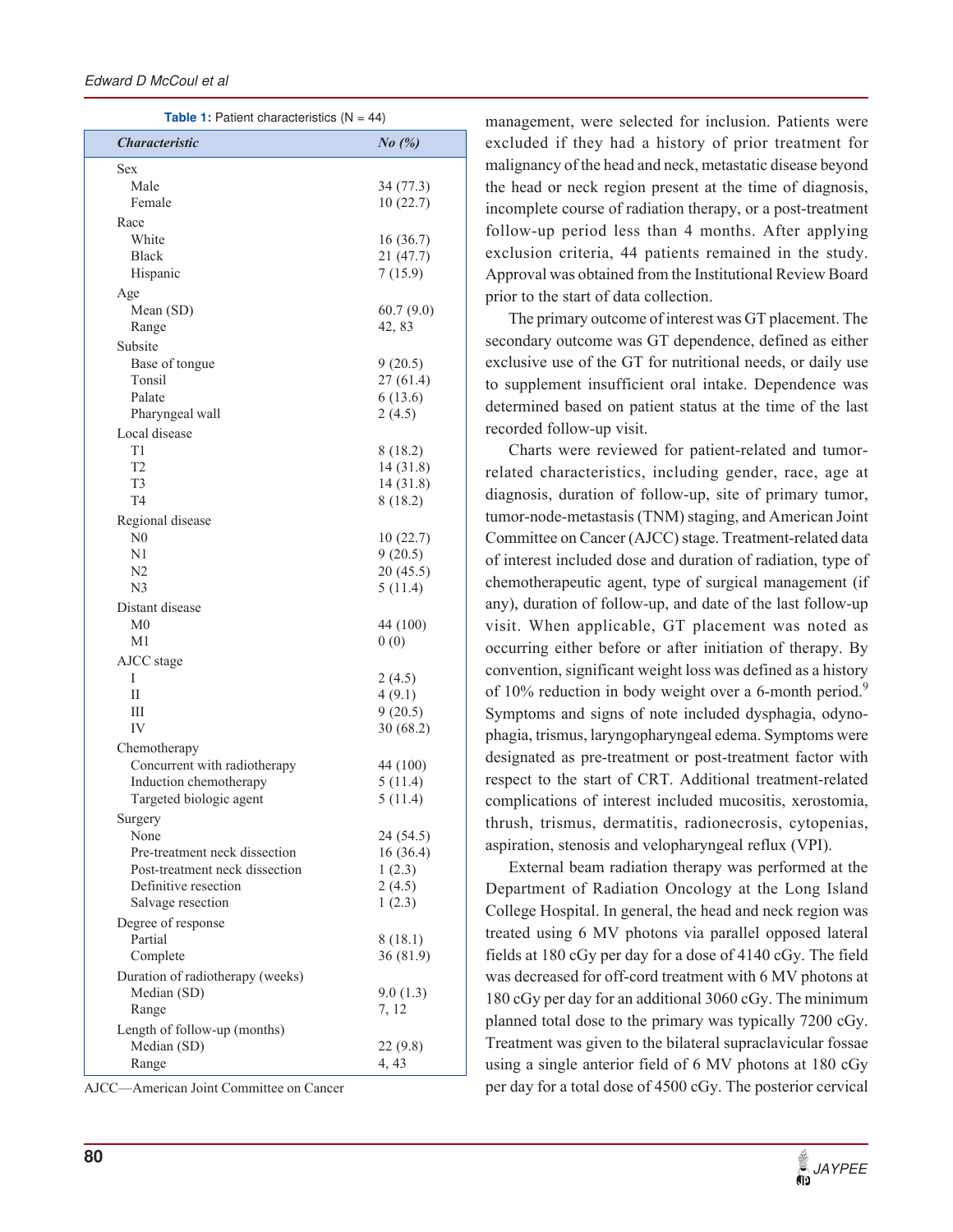chains received a boost with 9 MV photons in an enface fashion at 200 cGy per day for a total dose of 5540 cGy. A hyperfractionation scheme was incorporated for treatment of tumors of the base of tongue, using 6 MV photons at 110 cGy twice daily for a dose of 3880 cGy to the primary field, with additional boosts twice daily to a minimum planned total dose of 7200 cGy. No planned breaks were incorporated in the schedule.

Chemotherapy was administered during weeks 1 and 4 of radiation therapy on an inpatient basis. Patients received prophylactic hydration and antiemetics. Cisplatin was given as a rapid infusion of 75 to  $100 \text{ mg/m}^2$  on day 1 of each cycle. Fluorouracil and cetuximab were administered at the discretion of the treating oncologist using standardized dosing. There were no provisions for reduction in the doses of chemotherapy.

Statistical analysis was conducted using SPSS 16.0 (SPSS Corporation, Chicago, Illinois). Sample size estimation using Cohen's power calculation determined the included cohort to be adequate for analysis.<sup>10</sup> Univariate exact logistic regression was used to model GT placement and tracheostomy as separate outcomes. Covariates included patient characteristics, treatment factors, and treatmentrelated complications. Predictors that were statistically significant at the 0.05 level were entered simultaneously into a multivariate exact logistic regression model. Odds ratios with 95% confidence intervals and midpoint probability test *p*-values were reported. Two-way frequency tables were generated for categorical predictors against outcomes, and compared using the Fisher exact test. Lifetable analysis was performed using the Kaplan-Meier technique, with significance determined by the log-rank test.

#### **RESULTS**

Forty-four patients receiving CRT for OPC were included for analysis. Patient characteristics are shown in Table 1. The tonsil accounted for 61.4% of tumors, and 68.2% of patients had stage IV disease at presentation. All patients received concurrent CRT, with 5 patients receiving induction chemotherapy and 5 patients receiving additional treatment with a targeted-biologic agent (cetuximab). Sixteen patients (36.4%) were treated prior to CRT with a therapeutic neck dissection. The median (standard deviation, SD) duration of CRT was 9.0 (1.3), and the median (SD) follow-up period was 22 (9.8) months.

Thirty-six patients (81.9%) demonstrated a complete response to CRT. Within this group, 66.7% of patients who experienced significant weight loss before the start of CRT required GT placement, compared to 44.4% of patients with weight loss after the start of CRT ( $p = 0.028$ , Fisher exact test). GT placement did not occur in any patients who did not have dysphagia, odynophagia or weight loss. Continued GT dependence, either partially or totally, at last follow-up was reported in 55.6% of patients who had GT placement after treatment, compared to 25.0% who had GT placement before treatment ( $p = 0.019$ , Fisher exact test; Table 2). The median (SD) duration of GT dependence was 18.5 (9.3) months. Survival analysis of duration of GT dependence showed no significant difference with regard to the timing of GT placement (Fig. 1).

Multivariate analysis identified post-treatment dysphagia and mucositis as predictive factors for GT placement (Table 3). Advanced AJCC stage was a significant predictor for GT dependence on multivariate analysis. There were no reported occurrences of radionecrosis, stenosis, aspiration, or velopharyngeal insufficiency.

#### **DISCUSSION**

Organ preservation protocols have gained popularity in the management of OPC on the strength of studies that favorably compare survival rates with CRT vs primary surgical resection.11-13 Although nonsurgical management of OPC may result in better cosmetic and speech outcomes compared with primary surgery, the incidence of severe dysphagia following treatment is not reduced. $8,14$ 



**Fig. 1:** Survival analysis comparing the frequency of weaning from tube feeding for all patients receiving gastrostomy prior to treatment versus those receiving gastrostomy after treatment. There was no significant difference in frequency of weaning ( $p = 0.775$ ).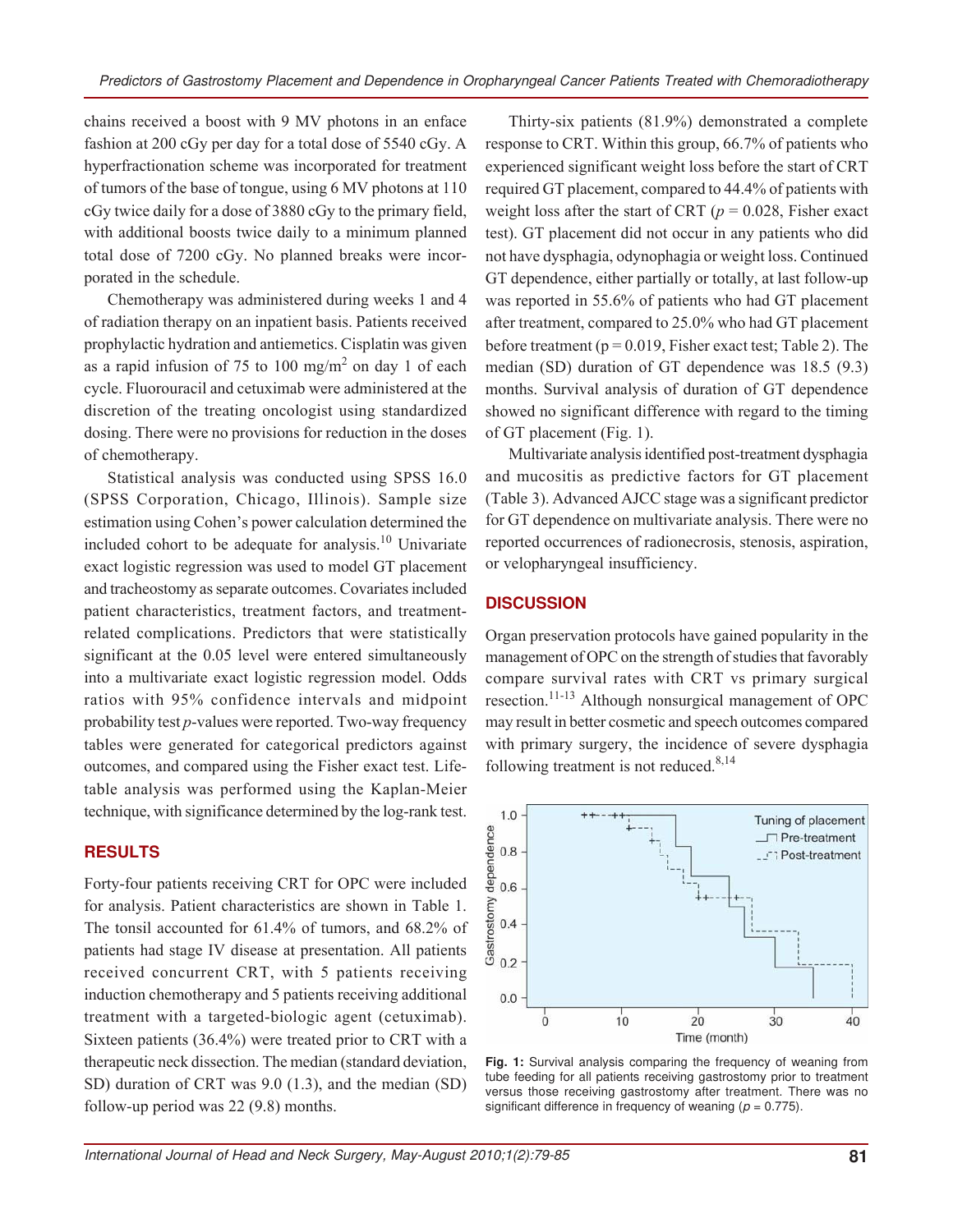#### Edward D McCoul et al

| <b>Characteristic</b> | <b>Total patients</b>    | Gastrostomy placement (%*)<br>Gastrostomy dependent (%+) |                          |
|-----------------------|--------------------------|----------------------------------------------------------|--------------------------|
| Sex                   |                          |                                                          |                          |
| Male                  | 34                       | 20(58.8)                                                 | 10(50.0)                 |
| Female                | 10                       | 6(60.0)                                                  | 2(33.3)                  |
| Race                  |                          |                                                          |                          |
| White                 | 16                       | 11(68.8)                                                 | 6(54.5)                  |
| <b>Black</b>          | 21                       | 11(52.4)                                                 | 4(36.4)                  |
| Hispanic              | 7                        | 4(57.1)                                                  | 2(50.0)                  |
| Subsite               |                          |                                                          |                          |
| Base of tongue        | 9                        | 6(66.7)                                                  | 1(16.7)                  |
| Tonsil                | 27                       | 16 (59.3)                                                | 9(56.2)                  |
| Soft palate           | 6                        | 3(50.0)                                                  | 1(33.3)                  |
| Pharyngeal wall       | 2                        | 1(50.0)                                                  | 1(100)                   |
| T-stage               |                          |                                                          |                          |
| T1, T2                | 22                       | 11(50.0)                                                 | 3(27.3)                  |
| T3, T4                | 22                       | 15(68.1)                                                 | 9(60.0)                  |
| <b>AJCC Stage</b>     |                          |                                                          |                          |
| I, II                 | 6                        | 2(33.3)                                                  | 0(0)                     |
| III, IV               | 38                       | 24 (63.2)                                                | 12 (50.0)                |
| Weight loss           |                          |                                                          |                          |
| None                  | 6                        | 0(0)                                                     |                          |
| Pre-treatment         | 26                       | 16 (61.5)                                                | 6(38.5)                  |
| Post-treatment        | 12                       | 10(83.3)                                                 | 6(60.0)                  |
| Dysphagia             |                          |                                                          |                          |
| None                  | 13                       | 0(0)                                                     | $\overline{\phantom{0}}$ |
| Pre-treatment         | 14                       | 12 (85.7)                                                | 5(41.7)                  |
| Post-treatment        | 17                       | 14 (82.4)                                                | 7(50.0)                  |
| Odynophagia           |                          |                                                          |                          |
| None                  | 10                       | 0(0)                                                     |                          |
| Pre-treatment         | 3                        | 3(100)                                                   | 1(33.3)                  |
| Post-treatment        | 31                       | 23 (74.2)                                                | 11(47.8)                 |
| Laryngopharyngeal     |                          |                                                          |                          |
| edema                 |                          |                                                          |                          |
| None                  | 27                       | 14 (51.9)                                                |                          |
| Pre-treatment         | 12                       | 8(66.7)                                                  | 2(25.0)                  |
| Post-treatment        | 5                        | 4(80.0)                                                  | 3(66.7)                  |
| Trismus               |                          |                                                          |                          |
| None                  | 35                       | 20(57.4)                                                 | $\overline{\phantom{0}}$ |
| Pre-treatment         | $\overline{7}$           | 5(71.4)                                                  | 2(40.0)                  |
| Post-treatment        | 2                        | 1(50.0)                                                  | 0(0)                     |
| <b>Mucositis</b>      | 30                       | 23 (76.7)                                                | 10(47.6)                 |
| Xerostomia            | 23                       | 12 (52.2)                                                | 4(33.3)                  |
| Thrush                | 13                       | 8(61.2)                                                  | 3(37.5)                  |
| Neck dissection       | 17                       | 11 (64.7)                                                | 6(54.6)                  |
| Complete response     | 36                       | 22(61.1)                                                 | 10(45.5)                 |
| Timing of placement   |                          |                                                          |                          |
| pre-treatment         | $\overline{\phantom{0}}$ | 8(18.2)                                                  | 2(25.0)                  |
| post-treatment        |                          | 18 (40.9)                                                | 10(55.6)                 |
| <b>Total</b>          | 44                       | 26 (59.1)                                                | -                        |

**Table 2:** Patient factors and treatment factors relating to gastrostomy placement

AJCC—American Joint Committee on Cancer

\*Percentage of all patients in study

†Percentage of patients receiving gastrostomy who remained dependent at last follow-up visit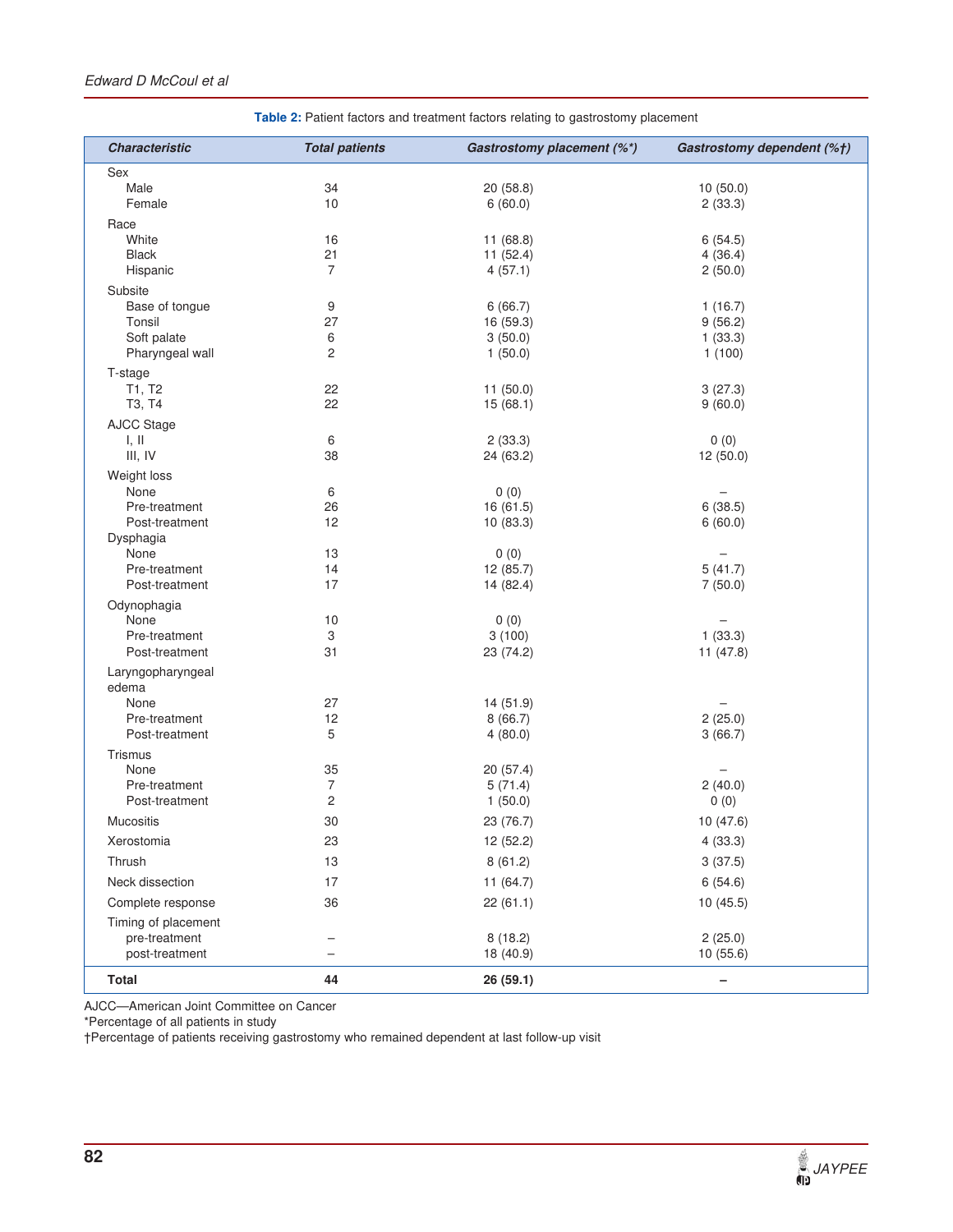| <b>Characteristic</b> | <b>Gastrostomy placement</b> |          | <b>Gastrostomy dependence</b> |          |
|-----------------------|------------------------------|----------|-------------------------------|----------|
|                       | OR (95% CI)                  | p-value  | OR (95% CI)                   | p-value  |
| Dysphagia             |                              |          |                               |          |
| Pre-treatment         | 0.350(0.058, 2.096)          | 0.25     | 1.825 (0.458, 7.273)          | 0.19     |
| Post-treatment        | $0.076$ (0.016, 0.365)       | $0.001*$ | 1.800 (0.470, 6.898)          | 0.19     |
| Odynophagia           |                              |          |                               |          |
| Pre-treatment         | 0.343(0.027, 4.399)          | 0.41     | 1.364 (0.112, 16.578)         | 0.45     |
| Post-treatment        | 1.450 (0.236, 8.924)         | 0.69     | 1.450 (0.236, 8.924)          | 0.69     |
| Laryngopharyngeal     |                              |          |                               |          |
| edema                 |                              |          |                               |          |
| Pre-treatment         | 0.800(0.177, 3.618)          | 0.77     | 0.440(0.81, 2.390)            | 0.20     |
| Post-treatment        | 0.490(0.115, 2.089)          | 0.33     | 0.955(0.234, 3.889)           | 0.28     |
| <b>Trismus</b>        |                              |          |                               |          |
| Pre-treatment         | 0.469(0.075, 2.945)          | 0.42     | 1.080 (0.180, 6.490)          | 0.35     |
| Post-treatment        | $0.667$ (0.098, 4.541)       | 0.68     | 1.933 (0.281, 13.295)         | 0.30     |
| <b>Mucositis</b>      | 0.170 (0.040, 0.726)         | $0.017*$ | 3.889 (0.731, 20.682)         | 0.075    |
| Xerostomia            | $0.629$ (0.713, 10.178)      | 0.14     | $0.342$ (0.0850, 1.377)       | 0.085    |
| Thrush                | 0.659(0.164, 2.620)          | 0.56     | 0.733(0.163, 3.304)           | 0.27     |
| Neck dissection       | 0.688(0.180, 2.620)          | 0.58     | 1.909 (0.497, 7.337)          | 0.17     |
| AJCC stage            | 0.192(0.032, 1.137)          | 0.17     | 0.205(0.049, 0.854)           | $0.038*$ |
| Complete response     | 1.601 (0.906, 2.829)         | 0.11     | 1.154 (0.199, 6.698)          | 0.34     |

**Table 3:** Selected results for independent multivariate analysis of gastrostomy placement and tracheostomy

AJCC—American Joint Committee on Cancer; OR—odds radio;Cl—confidence interval

 $*p < 0.05$ 

The present study suggests that the need for GT placement may be increased in the presence of certain treatment-related symptoms or signs. Dysphagia is common and may be attributed either to the disease process or treatment-related toxicity. Moreover, the absence of dysphagia, odynophagia or weight loss in the present study essentially excluded the necessity of GT placement. This underscores the importance of a careful functional assessment prior to embarking on CRT.

Weight loss is frequently encountered among head and neck cancer (HNC) patients.<sup>15</sup> Lees et al reported a mean weight loss of 6.5 kg in 57% of patients, corresponding to approximately 10% of body weight.<sup>16</sup> Mick et al determined that pre-treatment weight loss was the strongest independent predictor of survival in patients with advanced-stage HNC.<sup>17</sup> Our findings indicate that pre-treatment weight loss may predict the necessity of eventual GT placement in patients receiving CRT. This is of particular interest in patients who otherwise demonstrate a favorable response with regard to disease eradication following treatment.

Factors identified by multivariate analysis as predicting GT placement include mucositis and post-treatment dysphagia. Mucositis is a well-known complication of CRT, and may account for at least some of the incidence of dysphagia during and after treatment. Notably, pre-treatment

dysphagia was not a significant predictor of GT placement, which suggests that tumor-related dysphagia may be less severe than treatment-related dysphagia.

The benefits of prophylactic GT placement have been previously described. Lee et al reported decreased weight loss and reduced hospitalizations for patients with advanced HNC receiving CRT who had pre-treatment GT placement.<sup>18</sup> The maintenance of adequate dietary intake is essential to the treatment of HNC, including OPC. The loss of oral intake may result from tumor-related anorexia, loss of sense of taste, radiation-related xerostomia, the effects of prior surgery, and treatment-related mucositis.<sup>19</sup> Unplanned treatment breaks or hospitalizations resulting from malnutrition or dehydration can adversely impact treatment efficacy. To this end, prophylactic GT placement is a potentially valuable adjunct to the management of OPC.

Under optimal conditions, removal of GT is considered once treatment is completed and eradication of disease has been demonstrated. However, a subset of patients remains dependent on GT for part or all of their nutritional needs. Published reports of GT dependence following CRT range from 13 to 64% at short-term follow-up (6 months),  $3,6,7$  and 13 to 33% at long-term follow-up  $(>12 \text{ months})$ .<sup>5,6</sup> In our study, GT dependence at last follow-up was 25% in patients with pre-treatment GT, versus 55.4% in patients with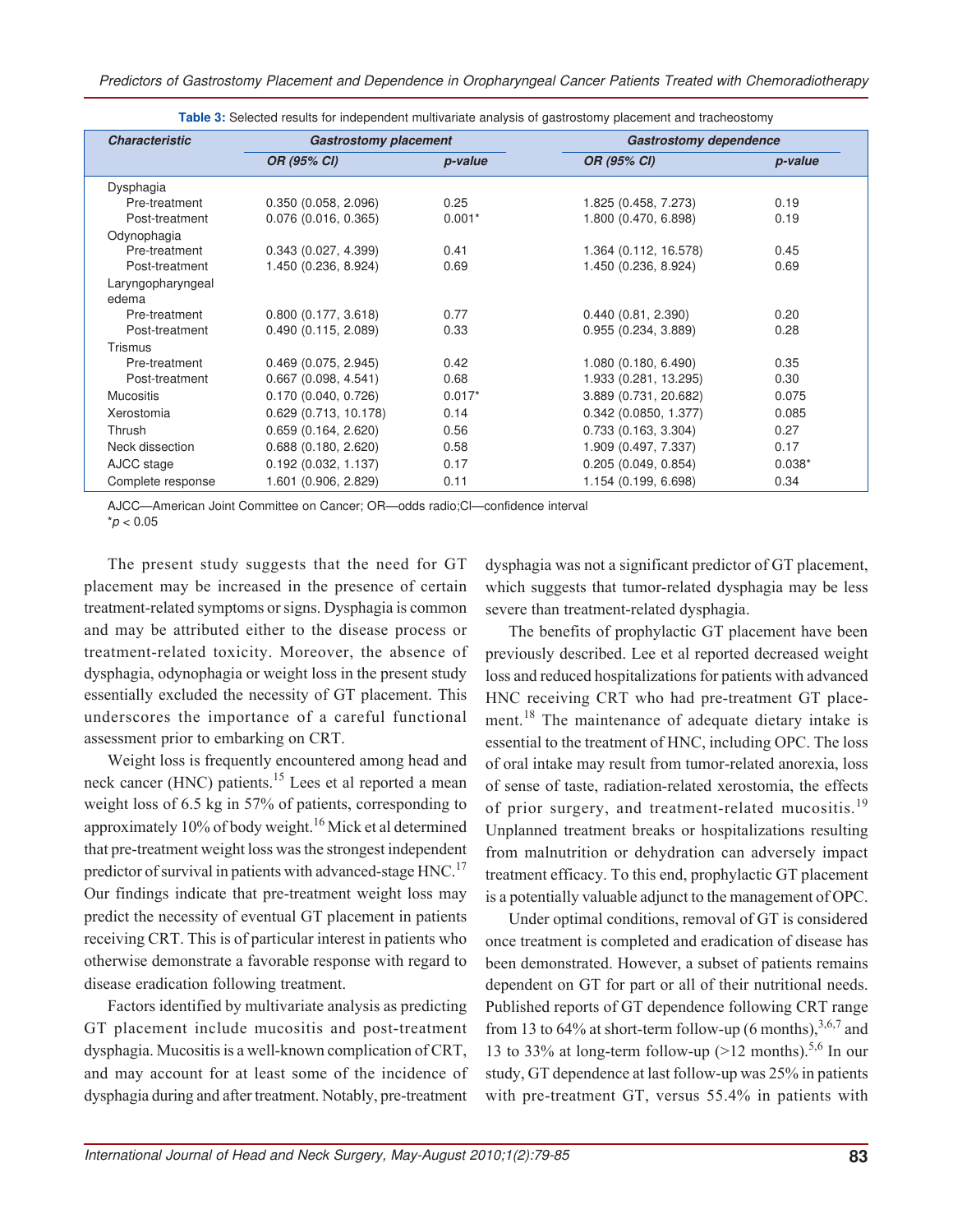post-treatment GT. These findings may support a recommendation for prophylactic GT in patients with OPC.

GT placement can have a significant effect on patient quality of life, both in terms of physical discomfort and social anxiety, as well as placing the patient at risk for wound infection and other complications. A previous study of HNC patients used validated instruments to show significant quality-of-life deficits in patients with  $GT<sup>1</sup>$  A randomized trial of malnourished HNC patients showed improved quality of life for patients with GT, although this benefit was lost at 6 months after treatment.<sup>2</sup> Our study suggests that patients receiving CRT for OPC are less likely to remain dependent on enteral feeding when GT placement occurs prior to the start of treatment. Moreover, patients with a good prognosis following complete response to CRT may suffer a reduced quality-of-life as a result of prolonged GT dependence. Prophylactic GT placement may obviate this circumstance.

This study has several limitations. Because of the retrospective design, historical bias may be present, as some aspects of the treatment course may be incomplete from the available data. Second, determining the basis of selection for CRT *vs* surgical management was often not possible. Thirdly, a larger sample size may have provided additional power in regression analysis. Finally, the use of regression analysis identifies association between study variables but does not determine causation. The technique of radiation delivery did not change substantially during the study period, which presumably kept bias from secular changes at a minimum.

#### **CONCLUSIONS**

Treatment of OPC with CRT may be complicated by GT placement, which may occur more frequently in patients with pre-treatment weight loss. This may be particularly important in those who have complete response to treatment in terms of tumor eradication. Prolonged GT dependence is associated more often with GT placement after the start of treatment, which suggests the importance of prophylactic GT placement. We recommend offering prophylactic GT placement to patients with significant weight loss prior to treatment of OPC, although determination of additional risk factors will require further study.

#### **ACKNOWLEDGMENTS**

The authors would like to acknowledge Peter Flom, PhD, for assistance with data analysis and Tom Nabhani, MD, for assistance with data collection.

## **REFERENCES**

- 1. Rogers SN, Thomson R, O'Toole P, Lowe D. Patients experience with long-term percutaneous endoscopic gastrostomy feeding following primary surgery for oral and oropharyngeal cancer. Oral Oncol 2007;43:499-507.
- 2. Van Bokhorst-de Van der Schuer MA, Langendoen SI, Vondeling DJ, Kuik DJ, Quak JJ, Van Leeuwen PA. Perioperative enteral nutrition and quality of life of severely malnourished head and neck cancer patients: A randomized clinical trial. Clin Nutr 2000;19:437-44.
- 3. Graner DE, Foote RL, Kasperbauer JL. Swallow function in patients before and after intra-arterial chemoradiation. Laryngoscope 2003;113:573-79.
- 4. Kruse-Losler B, Langer E, Reich A, Joos U, Kleinheinz J. Score system for elective tracheotomy in major head and neck tumour surgery. Acta Anaesthesiol Scan 2005;49:654-59.
- 5. Machtay M, Rosenthal DI, Hershock D. Organ preservation therapy using induction plus concurrent chemoradiation for advanced resectable oropharyngeal carcinoma: A University of Pennsylvania Phase II trial. J Clin Oncol 2002;20:3964-71.
- 6. Newman LA, Robbins KT, Logemann JA. Swallowing and speech ability after treatment for head and neck cancer with targeted intraarterial versus intravenous chemoradiation. Head Neck 2002;24:68-77.
- 7. Samant S, Kumar P, Wan J. Concomitant radiation therapy and targeted cisplatin chemotherapy for the treatment of advanced pyriform sinus carcinoma: Disease control and preservation of organ function. Head Neck 1999;21:595-601.
- 8. Shiley SG, Hargunani CA, Skoner JM, Holland JM, Wax MK. Swallowing function after chemoradiation for advanced stage oropharyngeal cancer. Otolaryngol Head Neck Surg 2006; 134:455-59.
- 9. Blackburn GL, Bistrian BR, Maini BS, Schlamm HT, Smith MF. Nutritional and metabolic assessment of the hospitalized patient. JPEN J Parenter Enteral Nutr 1977;1:11-22.
- 10. Cohen J. Statistical power analysis for the behavioral sciences. Second edeition. Hillsdale, New Jersey: Lawrence Erlbaum, 1988.
- 11. Brizel DM, Albers ME, Fisher SR. Hyperfractionated irradiation with or without concurrent chemotherapy for locally advanced head and neck cancer. N Engl J Med 1998;338:1798- 804.
- 12. Giralt JL, Gonzalez J, del Campo JM. Preoperative induction chemotherapy followed by concurrent chemoradiotherapy in advanced carcinoma of the oral cavity and oropharynx. Cancer 2000;89:939-45.
- 13. Adelstein DJ, Saxton JP, Lavertu P. Maximizing local control and organ preservation in stage IV squamous cell head and neck cancer with hyperfractionated radiation and concurrent chemotherapy. J Clin Oncol 2002;20:1405-10.